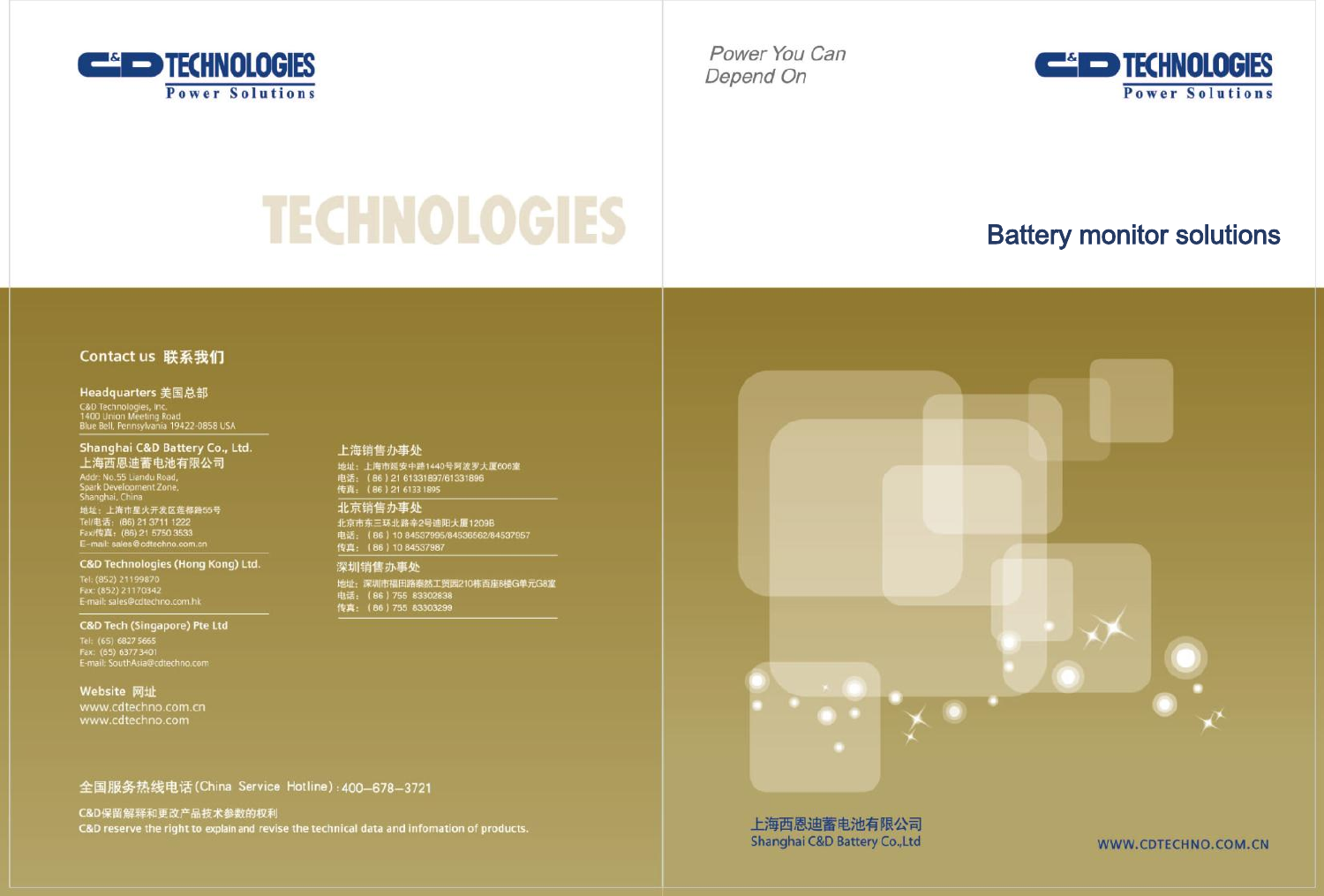## Solutions -Data center UPS & HVDC battery



It cost a lot of energy and labor on VRLA battery maintenance and failure prevention. It has been proved verification discharge, or monitoring the battery voltage of single cell for failure prediction cost a lot work, and bring impact to the overall system reliability. It is not an ideal method.

Battery health management system uses battery ac signal test technology to improve the battery safety, reduce the overall operation and maintenance costs (TCO), can replace most of the battery capacity discharge test.

## Data center UPS battery management solution

Data center UPS power supply system is key equipment of the supply system. During the UPS operation, some batteries lost their element compression, thermal runaway or dry-out. Battery performance degradation brings huge risks to the UPS power system stability.

The CDM is designed for real-time monitoring of the batteries.

1, Ensure that all the single battery charge voltage, current and temperature operating parameters is reasonable.

2, Select the deterioration batteries by testing the battery impedance.

3, Record the single cell battery and the alarm state.



Data center UPS battery health management system typical configuration

| <b>Site conditions</b>                | <b>Model</b>                              | Quantity                  | <b>Remarks</b>                                   |
|---------------------------------------|-------------------------------------------|---------------------------|--------------------------------------------------|
|                                       | CDM-V1240                                 | 20                        | 34 battery internal resistance detection modules |
| 2 group batteries for each UPS, each  | CDM-CTS temperature sensor                | 680                       | 1-wire digital temperature sensor                |
| battery group including 34 blocks 12V | <b>RCS</b> current sensor                 | 20<br>Hall current sensor |                                                  |
| hatteries.                            | Industrial PC<br>CMU site management unit |                           |                                                  |
|                                       | Battery sampling cables                   |                           | 10m flame retardant cable                        |

System network diagram:



## Data center HVDC battery management solution

Some innovative data center is gradually using HVDC power supply system to replace the UPS system. The HVDC system is simple, low cost, and the reliability is guaranteed.

However, HVDC reliability is directly from the highly reliable battery system. If the battery management properly, that will significantly reduce the HVDC system reliability indices.

Therefore, in the HVDC system, the battery system monitoring, health management, reliability, security is the most critical aspects. Monitoring the safety of every single battery status, health status, is the essential function of HVDC system.



The battery health management system can real-time monitor the running status and the health status of the batteries. The core valve are:

1 ) Real-time online monitoring of every single cell voltage, internal resistance of the cell , cell temperature, battery voltage / current, temperature and other parameters to ensure system reliability work, early detection of weak batteries. The contract of the contract of the contract of the contract of the contract of the contract of the contract of the contract of the contract of the contract of the contract of the contract of the contract of the

2) Reduce the risk of fire, so as to effectively improve the security of IT equipment.

3) To meet international standards (TIA942-2005).

4) Reducing battery replacement costs in advance.

5) Reducing the waste of lead and damage to the environment.

Data center HVDC battery health management system typical configuration

| <b>Site conditions</b>                                                                 | Model                      | Quantily | Remarks                                          |
|----------------------------------------------------------------------------------------|----------------------------|----------|--------------------------------------------------|
| 2 group batteries for HVDC, each<br>battery group including 20 blocks 12V<br>hatteries | CDM-V1240                  |          | 20 battery internal resistance detection modules |
|                                                                                        | CDM-CTS temperature sensor | 40       | 1-wire digital temperature sensor                |
|                                                                                        | <b>RCS</b> current sensor  |          | Hall current sensor                              |
|                                                                                        | <b>Battery Cables</b>      |          | 10m flame retardant cable                        |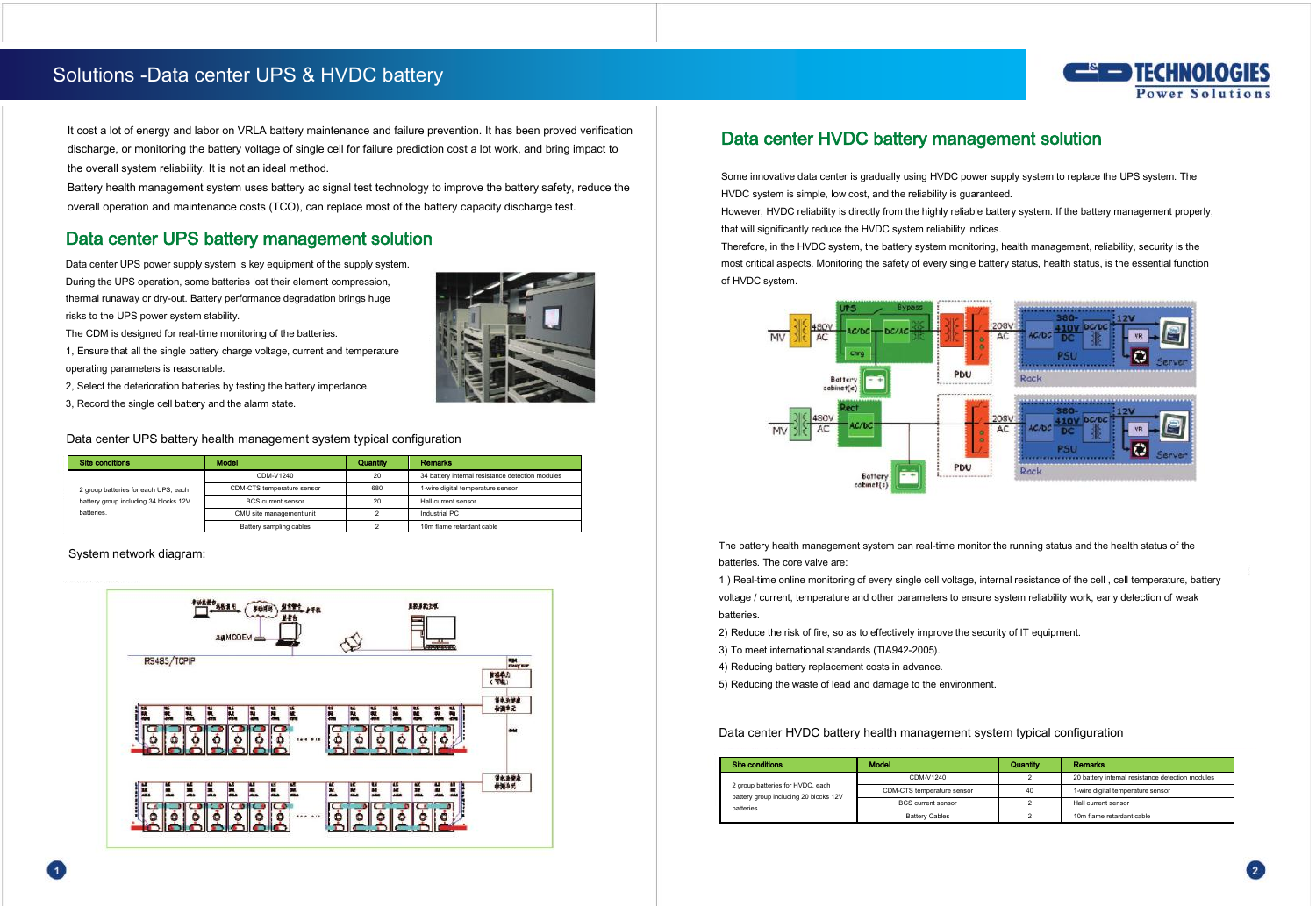## Solutions - Industrial UPS battery & Telecommunication power battery



#### The industrial UPS battery health management solution

In the industrial control field, such as steel, petrochemical and chemical industry of automated production lines, extensive use industrial UPS to protect the power supply of the DCS, DDC, PLC. Battery is the key thing for the reliability of the Industrial UPS system.





The CDM battery health management system can real-time monitor the batteries and effective battery maintenance purposes. The main role is to:

1, Ensure that all the single battery charge voltage, current and temperature operating parameters is reasonable.

2, On-line detection of single cell resistance, accurately determine the deterioration of the battery in the battery.

3, Determine and record the single cell battery alarm state.

4, Access to the industrial site monitoring system, it can remote monitoring and control parameters for the batteries.

5, Improve the reliability of industrial UPS power supply, remove the battery hidden faults.

6, Reduce the waste of lead and damage to the environment.

#### Industrial UPS battery management system typical configuration

| Site conditions                                                       | Model                      | Quantity | <b>Remodes</b>                                   |
|-----------------------------------------------------------------------|----------------------------|----------|--------------------------------------------------|
| Each industry UPS battery group<br>including 109 blocks 2V batteries. | CDM-02V126                 |          | 20 battery internal resistance detection modules |
|                                                                       | CDM-CTS temperature sensor | 218      | 1-wire digital temperature sensor                |
|                                                                       | <b>RCS current sensor</b>  |          | Hall current sensor                              |
|                                                                       | <b>Battery Cables</b>      |          | 10m flame retardant cable                        |

## Telecommunication power battery management solution

In the communication system, the communication power supply system always uses batteries to provide a stable, continuous DC power.

With the continuous expansion of the network size, for effective control of the whole network of battery operating conditions, the urgent need for more a simple, objective, practical means of maintaining and testing, battery maintenance mode, the traditional innovation



Use battery health management system, to achieve:

1, Real-time online monitoring of every single cell voltage, internal resistance of the cell , cell temperature, battery voltage / current, temperature and other parameters to ensure system reliability work, early detection of weak batteries.

- 2, On-line detection of single cell resistance, accurately determine the deterioration of the battery in the battery.
- 3, Determine and record the alarm state of the single cell battery.

4, Accessing communication system power and environmental monitoring, it can remote monitor battery parameters.

- 5, Improve the communication system power supply reliability, eliminate battery failure problems.
- 6, Reduce the waste of lead and damage to the environment.

Communications power battery management system typical configuration

| <b>Site conditions</b>                | Model                      | Quantity | Remodes                                          |  |
|---------------------------------------|----------------------------|----------|--------------------------------------------------|--|
| 2 group batteries for each UPS, each  | CDM-V1248                  |          | 48 battery internal resistance detection modules |  |
| battery group including 24 blocks 12V | CDM-CTS temperature sensor | 4R       | 1-wire digital temperature sensor                |  |
| hatteries                             | <b>RCS current sensor</b>  |          | Hall current sensor                              |  |
|                                       | Battery Cables             |          | 10m flame retardant cable                        |  |